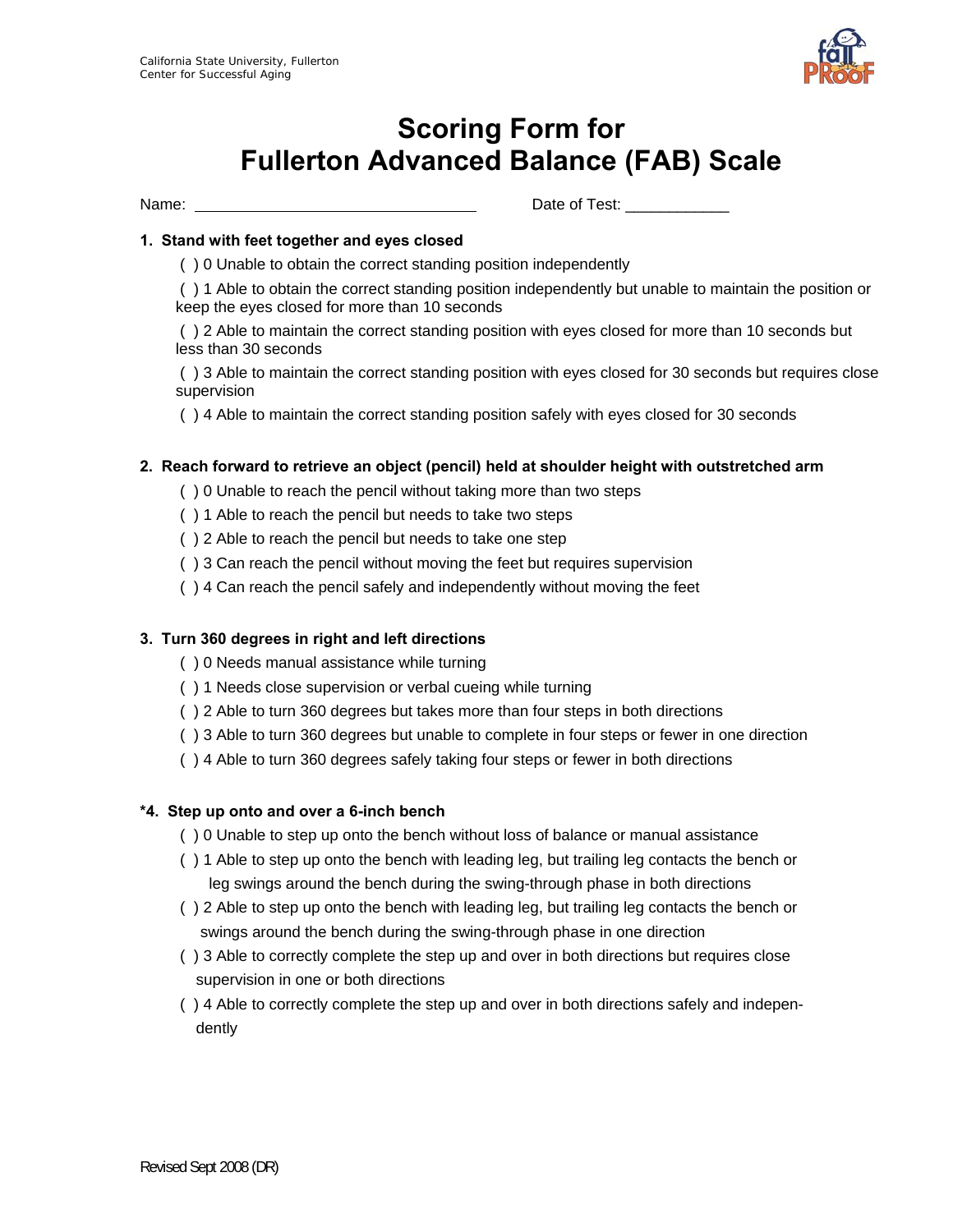

# **\*5. Tandem walk**

- ( ) 0 Unable to complete 10 steps independently
- ( ) 1 Able to complete the 10 steps with more than five interruptions
- ( ) 2 Able to complete the 10 steps with three to five interruptions
- ( ) 3 Able to complete the 10 steps with one to two interruptions
- ( ) 4 Able to complete the 10 steps independently and with no interruptions

# **\*6. Stand on one leg**

- ( ) 0 Unable to try or needs assistance to prevent falling
- ( ) 1 Able to lift leg independently but unable to maintain position for more than 5 seconds
- ( ) 2 Able to lift leg independently and maintain position for more than 5 but less than 12 seconds
- ( ) 3 Able to lift leg independently and maintain position for 12 or more seconds but less than 20 seconds
- ( ) 4 Able to lift leg independently and maintain position for the full 20 seconds

# **\*7. Stand on foam with eyes closed**

- ( ) 0 Unable to step onto foam or maintain standing position independently with eyes open
- ( ) 1 Able to step onto foam independently and maintain standing position but unable or unwilling to close eyes
- ( ) 2 Able to step onto foam independently and maintain standing position with eyes closed for 10 seconds or less
- ( ) 3 Able to step onto foam independently and maintain standing position with eyes closed for more than 10 seconds but less than 20 seconds
- ( ) 4 Able to step onto foam independently and maintain standing position with eyes closed for 20 seconds

**Do not introduce test item #8 if test item #4 was not performed safely and/or it is contraindicated to perform this test item (review test administration instructions for contraindications). Score a zero and move to next test item.** 

# **8. Two-footed jump**

- ( ) 0 Unwilling or unable to attempt or attempts to initiate two-footed jump, but one or both feet do not leave the floor
- ( ) 1 Able to initiate two-footed jump, but one foot either leaves the floor or lands before the other
- ( ) 2 Able to perform two-footed jump, but unable to jump farther than the length of their own feet
- ( ) 3 Able to perform two-footed jump and achieve a distance greater than the length of their own feet
- ( ) 4 Able to perform two-footed jump and achieve a distance greater than twice the length of their own feet